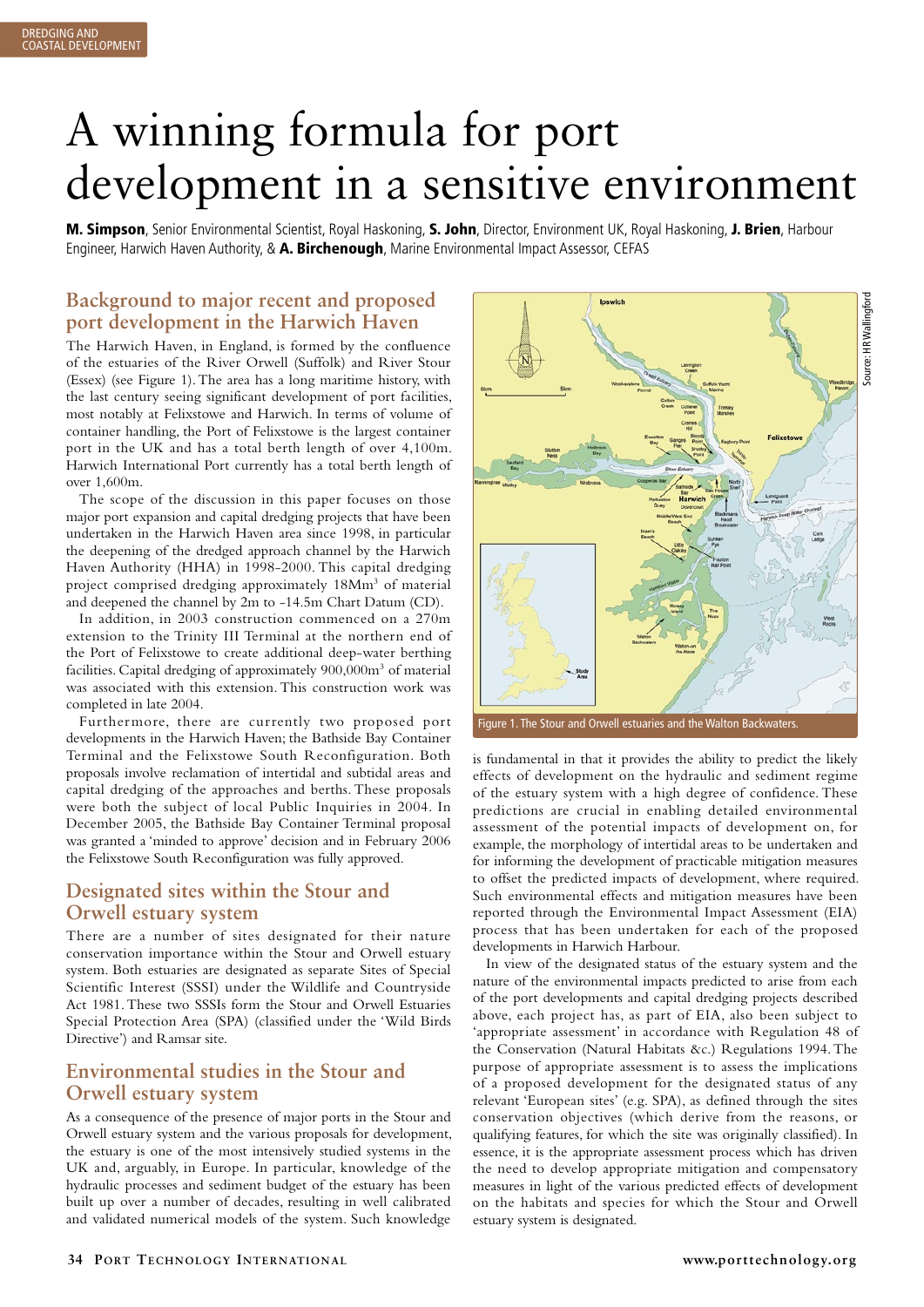

# **Harwich Haven approach channel deepening**

## **Introduction**

In 1998, work commenced on a project to deepen the approach channel into the Harwich Haven from its existing depth of -12.5m CD to -14.5m CD to improve navigation. The capital dredging would give rise to approximately 18Mm<sup>3</sup> of sediments, comprising a mixture of mud, sand and gravel and clay, most of which was unusable (clay) and was disposed of offshore in a designated disposal ground. Royal Haskoning (previously Posford Haskoning and Posford Duvivier), in association with HR Wallingford, undertook an EIA for the proposed channel deepening [HR Wallingford, Posford Duvivier Environment, (1998), 'Harwich Haven Approach Channel Deepening – Environmental Statement', January 1998.].

## **Overview of key predicted impacts**

The environmental studies concluded that the channel deepening would give rise to a number of effects on the hydraulic and sedimentary regime of the Stour and Orwell estuary system. It was predicted that the effect of the channel deepening on tidal propagation would result in an increase in the level of the low water mark on spring tides (i.e. there would be a decrease in the tidal range) which, when the slope of the intertidal throughout the system was taken into account, notionally equated to the decreased exposure of approximately 4ha of intertidal area. In terms of the area of intertidal exposed for feeding waterbirds, this effect is viewed as a loss of intertidal area in the system; in reality, it is the conversion of intertidal habitat to shallow subtidal for a majority of tides. It is not possible to mitigate this effect.

In addition to the above, it was predicted that the rate of intertidal erosion within the estuary system would increase by approximately 2.5ha per annum. This effect was predicted to arise as a result of the trapping of muddy material in the deepened channel which would previously have been transported further into the estuary system and been deposited onto the intertidal

areas. The trapped material would then be dredged during routine maintenance dredging campaigns (undertaken on an approximately 12 week basis by the HHA) and disposed at a designated site offshore. The maintenance dredging would, therefore, represent a mechanism by which fine material is lost from the estuary system. It should be noted that the Stour and Orwell estuary system is currently an eroding system, with an estimated background rate of intertidal erosion in the order of approximately 10ha per annum overall.

## **Mitigation solutions**

In order to mitigate the predicted increase in the rate of intertidal erosion of approximately 2.5ha per annum, a number of different approaches were explored, as summarised below (collectively termed 'sediment replacement'). Over time, and based on the results of trial placements of sediment and monitoring, the overall mitigation strategy has evolved into an approach that is considered to be the most effective (relying substantially on water column recharge; see below). The locations that are currently licensed for the placement of maintenance dredgings are shown in Figure 2.

## • **Subtidal placement of fine material**

 Fine sediments that are dredged during the maintenance dredging campaigns are placed on the seabed and act as a feed of material into the estuary system.

## • **Water column recharge**

 Maintenance dredgings are discharged from the dredger at certain defined placement locations within the estuary system adjacent to intertidal areas. Placements are made under specific tidal conditions that encourage material to disperse over intertidal areas. This represents a novel approach that has been proven to be successful.

#### • **Increased overflow during maintenance dredging**

 During maintenance dredging, overflow can be increased above the normal rate. This represents a further method of returning fine material within the estuary system.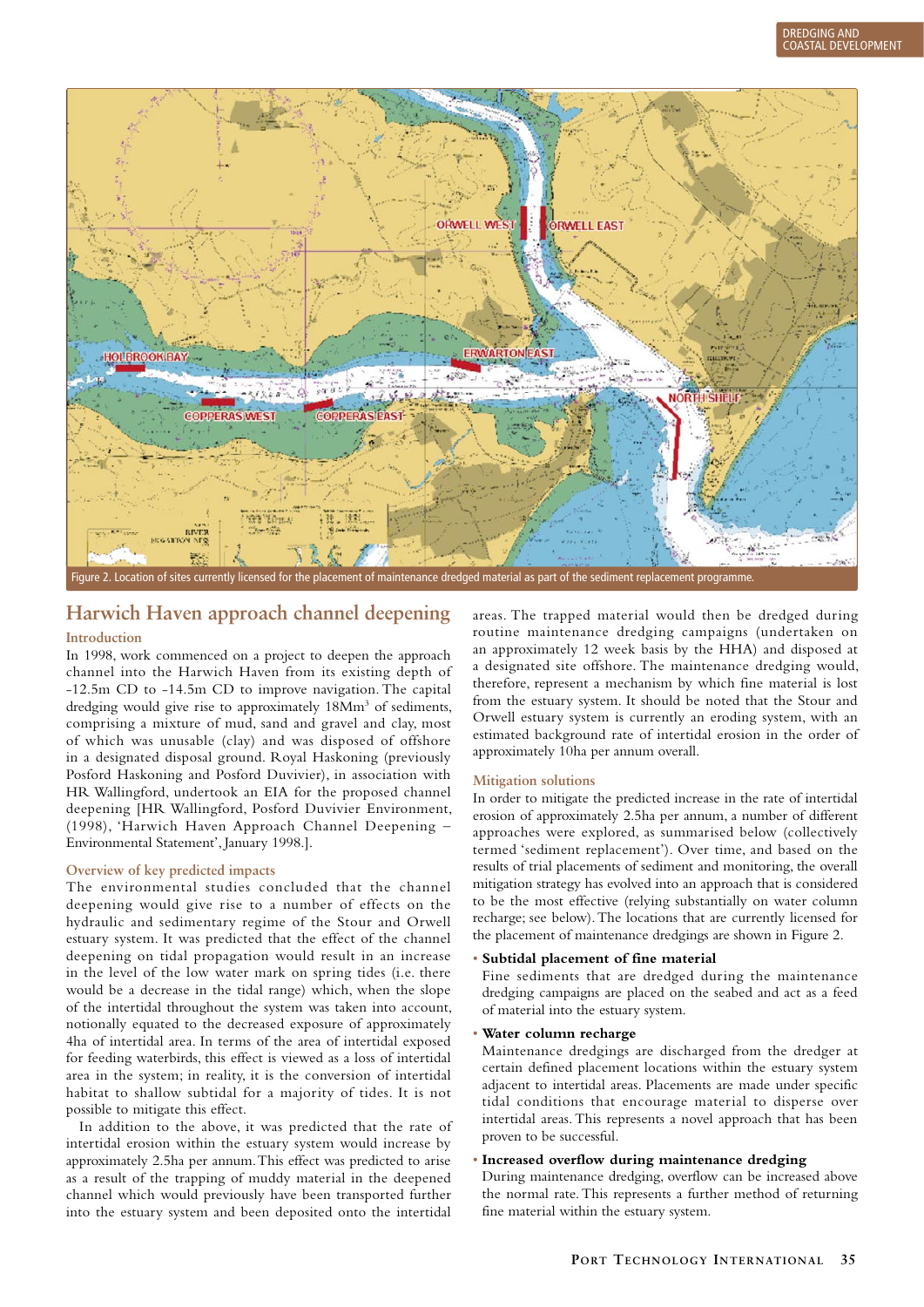

### **Compensatory measures**

In addition to the mitigation of the predicted increase in the rate of erosion of the intertidals in the estuary system described above, it was also necessary to take measures to address the effect of the proposed capital dredging on tidal propagation.

The approach to compensating for the 4ha of unmitigable 'loss' of intertidal area due to the effect on tidal range was, therefore, to create additional intertidal area within the estuary system. This was achieved through the managed realignment of a seawall on the eastern shore of the Orwell estuary near Trimley (see Figure 3). However, in addition to the 4ha of unmitigable loss, a precautionary approach was applied and it was necessary for the HHA to create an additional area of intertidal area. This allowed for the possible failure of the mitigation measures described above for a period of 5 years (i.e. enhanced erosion of intertidal area at 2.5ha per annum, or a total area of 12.5ha). Therefore, the area of intertidal created at Trimley through managed realignment was 16.5ha (4ha plus 12.5ha).

#### **Beneficial use of dredged material**

A required part of the process for obtaining the necessary license for the disposal of dredged material (under the Food and Environment Protection Act 1985 [FEPA]) is to explore options for the use of the dredged arisings in a beneficial manner. Under FEPA, the licensing authority must 'have regard to the practical availability of any alternative methods of dealing with them (disposed materials)'. The aim of seeking the beneficial use of dredged material is to limit, as far as possible, the volume of dredged material to be disposed offshore (in essence, reducing the amount of waste that is generated).

In addition to the use of fine-grained maintenance dredged material for water column recharge and subtidal placement, a number of other possible beneficial use schemes were identified within the Stour and Orwell estuarine system and within and adjacent to an estuary complex to the south (the Walton Backwaters) in association with the Channel Deepening. These various proposed schemes used clay, sand and gravel and included beach recharge between the Naze and Stone Point (see Figure 4) and the creation of mudflat and saltmarsh habitat on the Shotley foreshore on the western shore of the Orwell estuary (see Figures 5 and 6).



#### **Monitoring**

A comprehensive estuary-wide monitoring programme was established which encompasses a wide range of parameters, with specific monitoring of the Trimley managed realignment scheme. Although details of the monitoring is outside the scope of this paper, it includes the following parameters:

- Bathymetry, including foreshore and drying areas
- Benthic invertebrate communities (biotope mapping)
- Saltmarsh vegetation and extent
- Waterbird counts (low water)
- The fisheries resource fish, shrimp and plankton diversity and numbers
- Suspended sediment concentrations and intertidal deposition.

The monitoring is undertaken based on a rolling programme with the frequency of monitoring varying between parameters (e.g. waterbird counts are undertaken four times a year whereas





Figure 6. Creation of mudflat and saltmarsh at Shotley in the Orwell estuary.

Source: HHA

¥ Source: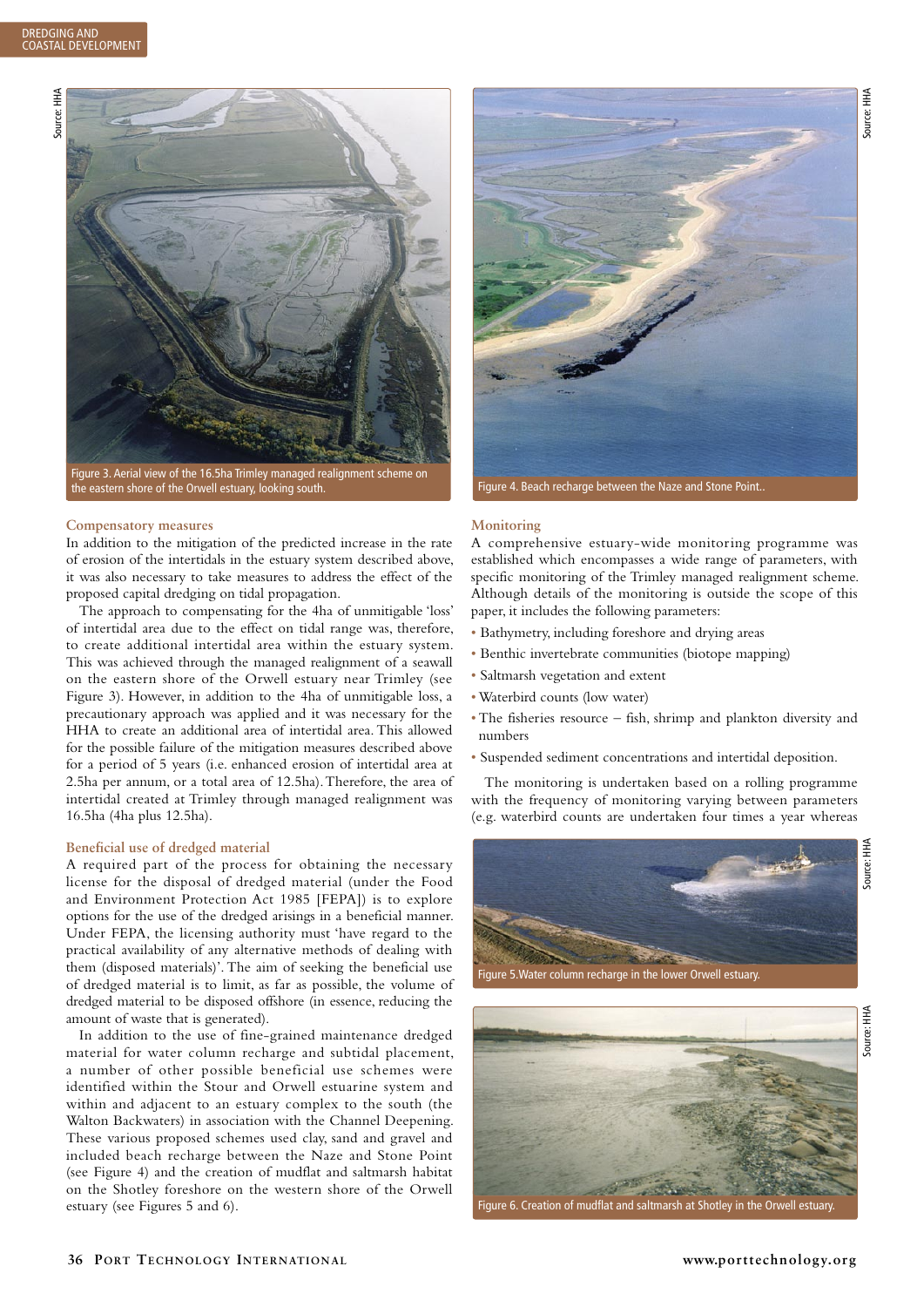Source: HHA

Source: HHA



Figure 7. Habitat enhancement scheme on the Trimley foreshore, looking north.

bathymetric surveys are undertaken once every five years on a rolling programme).

# **Other development in the Stour and Orwell estuary system**

As mentioned in the introduction, there are a number of other recently constructed and consented developments within the Stour and Orwell estuary system; the Trinity III Terminal Extension (consented and recently completed) and the Bathside Bay Container Terminal ('minded to approve') and Felixstowe South Reconfiguration (consented). The environmental studies associated with these initiatives have predicted that they would give rise to effects of a similar nature to those described above for the Approach Channel Deepening, albeit the impacts are of a different magnitude. An important difference is that the port development schemes all comprise, to varying extents, the reclamation of both intertidal and subtidal areas and, therefore, give rise to direct losses of habitat.

Where possible, the various environmental studies undertaken for each of the proposed developments recommended compensation (where appropriate) and mitigation measures to offset any adverse impacts on the habitats of the Stour and Orwell estuary system. With respect to the implications of the various developments on the estuary-wide rate of intertidal erosion, it was agreed that the effects could be mitigated via the enhancement of the sediment replacement programme that was established following the Approach Channel Deepening in 2000.

In addition, specific measures were proposed to address the localised erosion of intertidal areas predicted to arise largely due to local changes in wave energy over certain intertidal areas. It is partly because of such predicted effects that 'habitat enhancement schemes' were proposed in the lower Orwell estuary on the Trimley foreshore (see Figure 7) and the Shotley foreshore (see Figure 8). These schemes comprised the placement of dredged clay and gravel at around the mean low water mark to form bunds (as shown on Figures 7 and 8) which were backfilled within mud. These schemes served a number of functions; namely they provided intertidal habitat of higher ecological value (e.g. a mixture of mudflat and, over time, saltmarsh) than that which was formerly present and they increased the stability of existing flood defences in the lower Orwell estuary. In addition, they represent the beneficial use of dredged material. Crucially, the schemes were



Figure 8. The habitat enhancement scheme on the Shotley foreshore in the lower Orwell estuary, looking south.

recognised by the regulators as not necessarily being permanent structures and they would erode and evolve over time. This was considered desirable as the habitat enhancement schemes would not constrain future options for the sustainable management of flood defences and habitats in the estuarine system.

# **Management of the mitigation and monitoring commitments**

#### **Establishment of a Regulators Group**

The management of the mitigation and monitoring programme, agreed as a consent condition for the Approach Channel Deepening, has a number of key features which have evolved and been refined in response to the findings of monitoring and the requirement to consider the implications of subsequent proposed schemes. From the outset, a 'Regulators Group', with the authority to make decisions regarding the refinement of the mitigation and monitoring programme, was established. This Group represents the forum through which the programme is delivered. The Group comprises a number of bodies including English Nature, Defra (represented by CEFAS), the Environment Agency, the Department of Transport (Ports Division) and nonstatutory organisations including the Wildlife Trusts (Essex and Suffolk) and the RSPB. With the addition of organisations without a regulatory function, the group is now more appropriately described as an 'Advisory Group'; where decisions are subsequently put to the Regulators for consent.

A by-product of this collaborative approach that has partly arisen as a result of the HHA inviting other operators in the estuaries to also attend the meetings, has been an attempt to coordinate all mitigation and monitoring activities in the estuary system. This has derived from the open exchange of information and the establishment of a consultative forum. A culture of shared responsibility, between operators, regulators and NGOs, has consequently arisen.

## **Compliance monitoring and annual reporting**

In order to assess the HHA's compliance with the large number of mitigation and monitoring commitments a process of 'compliance monitoring' was also established. This is overseen by an independent auditor (Royal Haskoning). The process involves documenting actions and commitments to be undertaken during and following completion of capital works. A compliance report